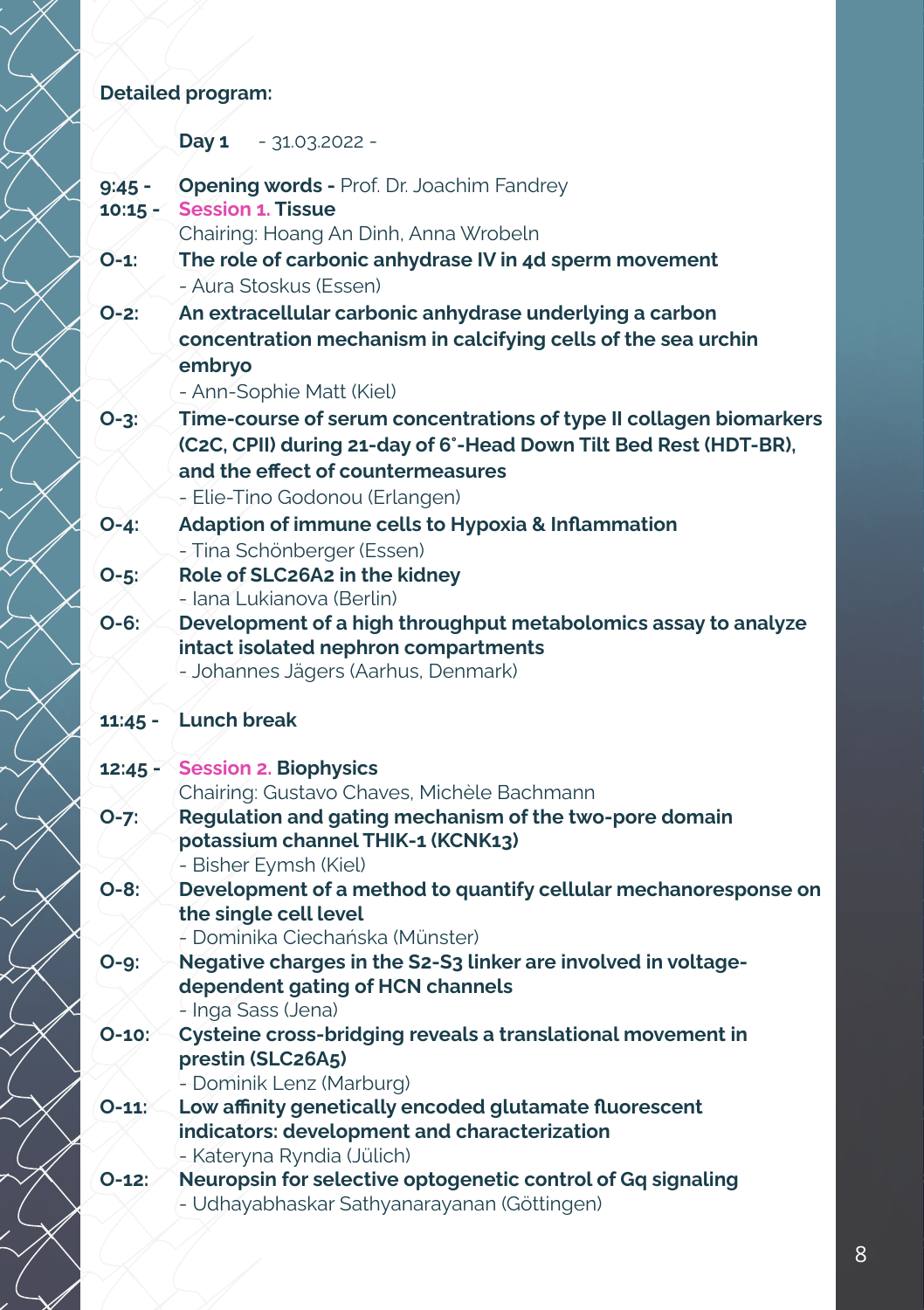## 14:15 - Poster session I & coffee

◇

 $\lesssim$ 

 $\oslash$ I

> 1  $\, \rangle \,$

|          | 15:30 - Session 3. Pathophysiology                                                                                                                                                   |
|----------|--------------------------------------------------------------------------------------------------------------------------------------------------------------------------------------|
|          | Chairing: Yoshiyuki Henning, Zoltan Pethö                                                                                                                                            |
| $O-13$ : | HIF in HHT - Hypoxia inducible factors in hereditary hemorrhagic<br>telangiectasia                                                                                                   |
|          | - Anna Wrobeln (Essen)                                                                                                                                                               |
|          | O-14: Addressing progesterone and cAMP signalling pathways for<br>decidualization induction of endometrial stromal cells of patients<br>with endometriosis<br>- Janine Moyer (Essen) |
| $O-15$ : | Three-dimensional equine intestinal organoids -                                                                                                                                      |
|          | a viable and practical model for investigating equine colic                                                                                                                          |
|          | - Christina Windhaber (Vienna, Austria)                                                                                                                                              |
|          | 17:45 - Retreat: Zeche Zollverein                                                                                                                                                    |
|          |                                                                                                                                                                                      |
|          | 19:00 - Dinner at Mezzo Mezzo Restaurant                                                                                                                                             |
|          | Day 2<br>$-01.04.2022 -$                                                                                                                                                             |
| $9:00 -$ | <b>Session 4. Neuroscience</b>                                                                                                                                                       |
|          | Chairing: Andreas Ritzau-Jost, Dominik Lenz                                                                                                                                          |
| $O-16$ : | The connection between primary cilia and the hypoxia inducble-<br>factor 2 alpha promotes the MEK/ERK signaling pathway<br>- Tristan Leu (Essen)                                     |
| $O-17$   | Dose dependent pain responses and tissue cross-talk after chemical                                                                                                                   |
|          | stimulation of the fascia and muscle in humans                                                                                                                                       |
|          | - Andreas Schilder (Heidelberg)                                                                                                                                                      |
| $O-18:$  | The influence of different gravity levels on brain cortical activity                                                                                                                 |
|          | - Constance Badali (Cologne)                                                                                                                                                         |
| $O-19$ : | Homeostatic effects of the neuropeptide Galanin on neuronal                                                                                                                          |
|          | cortical excitability                                                                                                                                                                |
|          | - Fátima Gimeno-Ferrer (Jena)                                                                                                                                                        |
| $O-20:$  | Maximal firing rates and burst patterns in distinct dopamine neuron                                                                                                                  |
|          | subpopulations                                                                                                                                                                       |
|          | - Tabea Ziouziou (Frankfurt)                                                                                                                                                         |
|          |                                                                                                                                                                                      |
|          |                                                                                                                                                                                      |